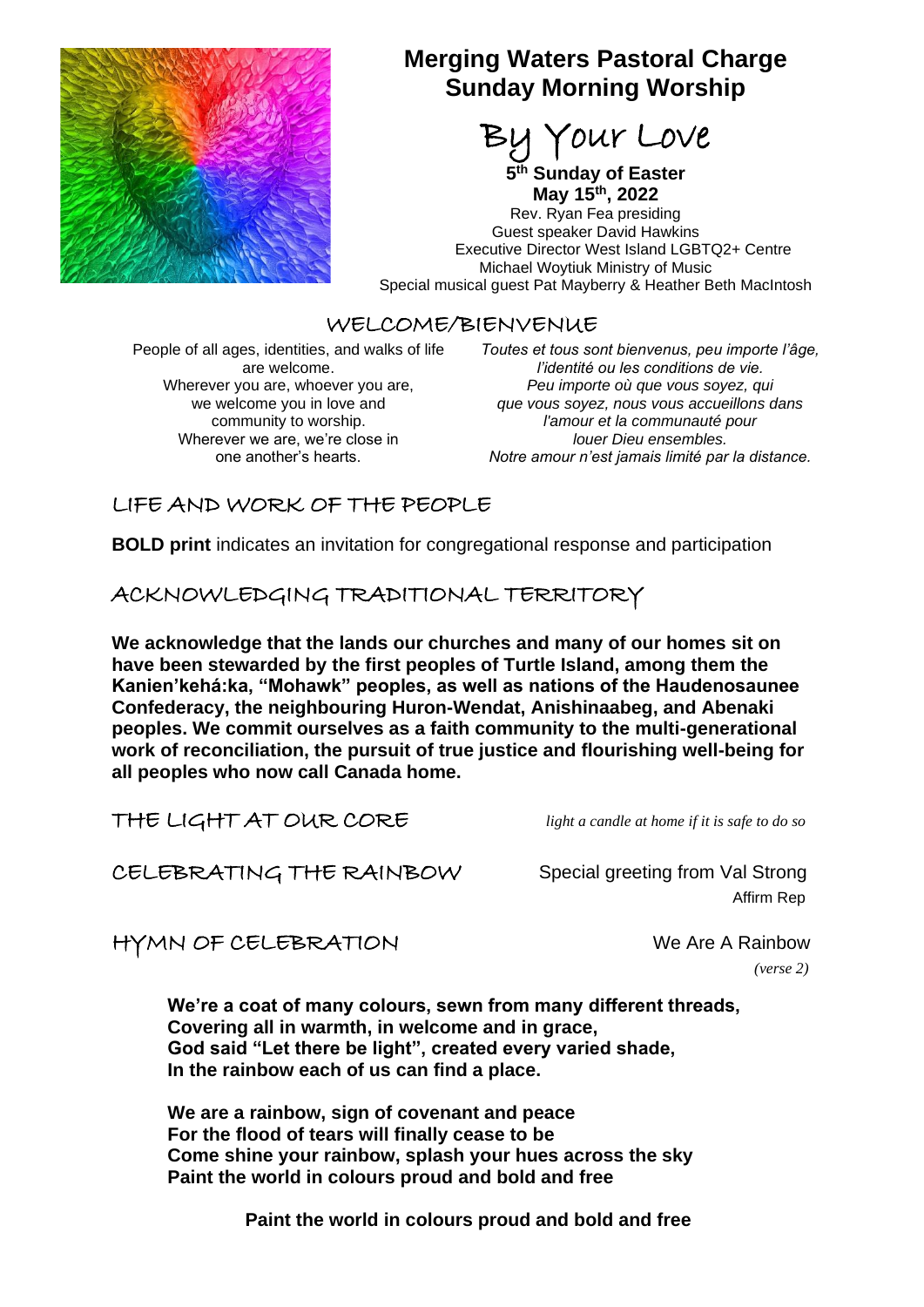## SPIRITUAL FOCUS

Celebrate our God, from the plains to the mountains!

**Celebrate our God, from the waters and hills.**

Sing to our God who designed creation.

**Fill the air with song to the One who painted the world with love.**

Let us praise our God, the author of grace.

**Let us worship our God, the composer of joy.**

HYMN Gather Me

 words and music by Pat Mayberry shared by Pat Mayberry with Heather Beth MacIntosh

**I listened for the word of God in fire and wind and rain. I leaned into the edge of dawn to find the truth again. I breathed into each moment, I wakened every dream. Holy Spirit come and gather me.**

*Refrain*

**Gather me, into Light and into Love. Gather me, let the songs of Life be sung. Come Holy Spirit and gather me**.

**I called out for the Love of God to save me from my pain. I sheltered in the darkest nights to bring me hope again. I climbed up every mountain, I battled storm and sea. Holy Spirit come and gather me.** *R*

**I walked upon the fertile soil I gazed up to the sky. I followed every sacred star, each sign that passed me by. I reached my hands to heaven, That Love might gentle me. Holy Spirit come and gather me.** *R*

PRAYER OF APPROACH

**Spirit of Joy - basking in your presence, we dance in the knowledge that your presence dwells with us. We celebrate your name, your grace, your love in this space with our siblings. We proclaim our excitement that we, together, can glorify your name through sharing your love. May this minute be the start of a new chapter of our love for you and our love for our neighbours. Amen.**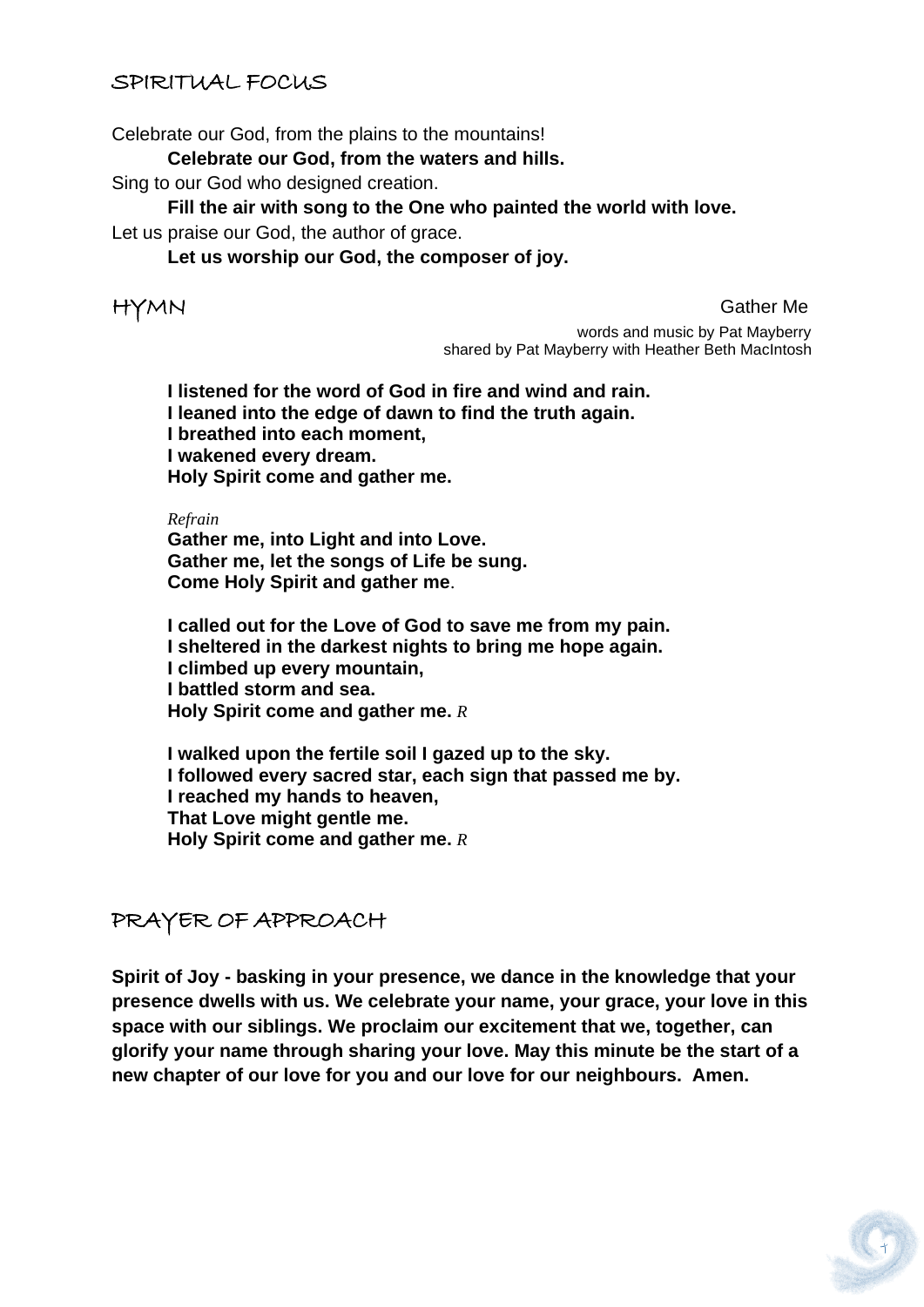When he was gone, Jesus said, "Now the Son of Man is glorified and God is glorified in him. If God is glorified in him, God will glorify the Son in himself, and will glorify him at once.

"My children, I will be with you only a little longer. You will look for me, and just as I told others, so I tell you now: Where I am going, you cannot come.

"A new command I give you: Love one another. As I have loved you, so you must love one another. By this everyone will know that you are my disciples, if you love one another."

HYMN/Cantique Called By Earth and Sky/Du ciel et de la terre

**Called by earth and sky, promise of hope held high. This is our sacred living trust, treasure of life sanctified, called by earth and sky.**

**Precious these waters, endless seas, deep ocean's dream, waters of healing, rivers of rain, the wash of love again.** 

**Called by earth and sky, promise of hope held high. This is our sacred living trust, treasure of life sanctified, called by earth and sky.**

**Précieux est l'air que l'on respire, libre est le vent: Esprit qui souffle, viens nous instruire, de grâce nous comblant.**

**Du ciel et de la terre, nous entendons l'appel; nous devons chérir l'univers. Écrin de vie, précieuse et belle; du ciel et de la terre.**

**Précieuses nous sont les montagnes qui, de tous temps, grandioses rochers, nous accompagnent, de leur force et leur chant.**

**Du ciel et de la terre, nous entendons l'appel; nous devons chérir l'univers. Écrin de vie, précieuse et belle; du ciel et de la terre.**

**Precious the fire that lights our way, bright dawning day. Fire of passion, sorrows undone, our faith and justice one.**

**Called by earth and sky, promise of hope held high. This is our sacred living trust, treasure of life sanctified, called by earth and sky, called by earth and sky.**

APPLICATION FOR TODAY By Your Love

 Special presentation by David Hawkins Executive director, and West Island LGBTQ2+ Centre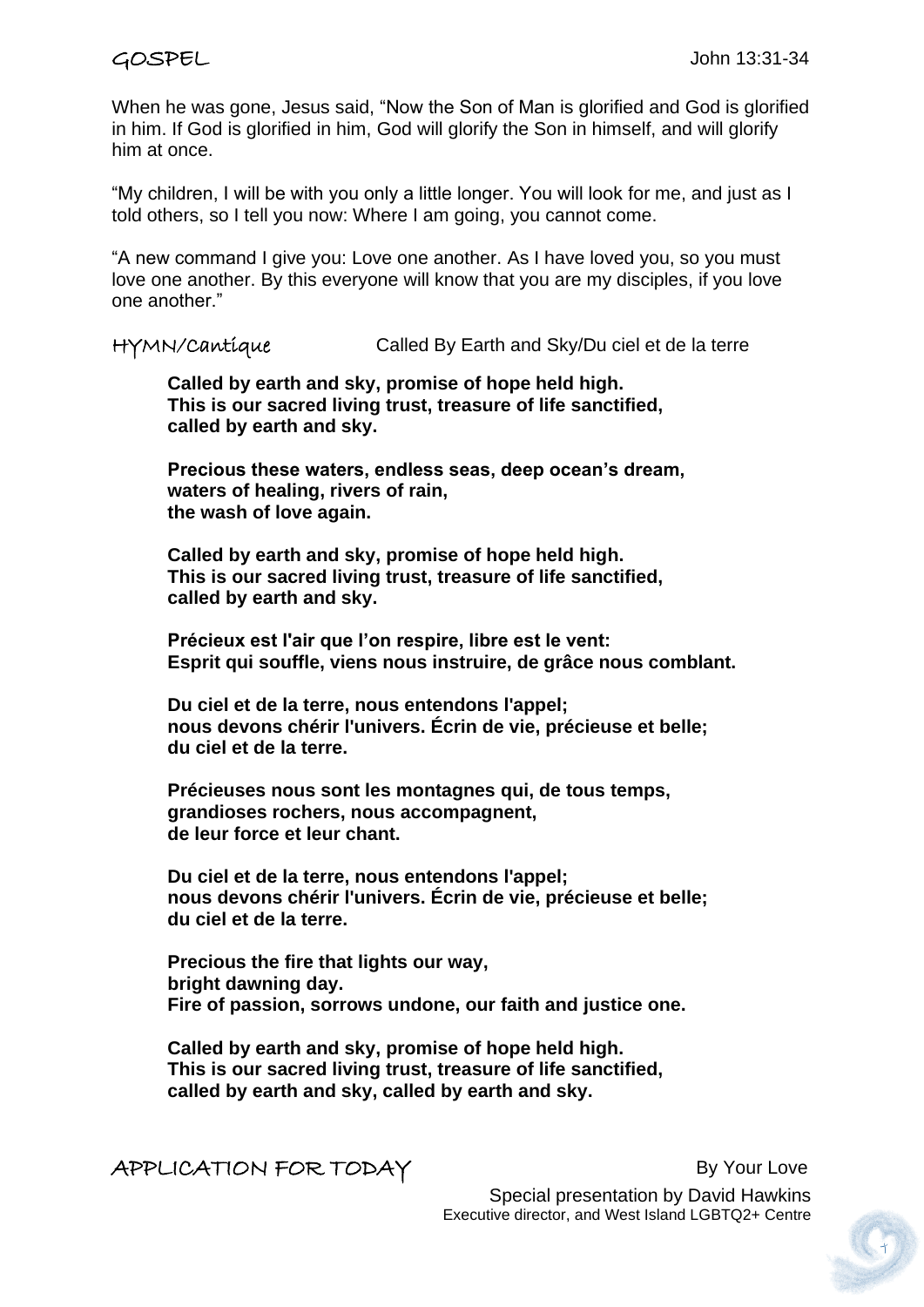*If you are not on pre-authorised [remittance \(PAR\)](http://mergingwaters.ca/mt-content/uploads/2020/03/form_par-authorization.pdf) and want to continue to support Merging Waters please click these links, or those provided on the site to give to: [Union Church](https://www.canadahelps.org/en/charities/union-church-ste-anne-de-bellevue/) or [Beaurepaire United](https://www.canadahelps.org/en/charities/beaurepaire-united-church/) through [CanadaHelps.org](http://www.canadahelps.org/)*

# MUSICAL OFFERING Parade Your Positive

Music and lyrics by Michael Woytiuk

In Peace I lay my trust, Compassionate and just; to hear another's need, And Love's high calling heed.

In Beauty I believe divinity perceived, In every soul I meet, A common spirit see.

*Refrain* Parade your positive, an upbeat vision live, In every action be aware To show your positive, Appreciation give, in spite of differing points of view!

In Wisdom I profess a key to happiness, With understanding heart, let bitterness depart.

*Refrain*

Pain will come when justice fails; A force ignite, Turn dark to light with courage bright

*Refrain*

# PRAYER OF DEDICATION

**We dedicate these gifts that have been shared for the fortification of the beloved community. Let these gifts do justice in the world. Let them be a sign of our belief in the God who saves, heals, and sets free. Let these gifts, and the works of hour hands and feet, be a blessing to all in need.**

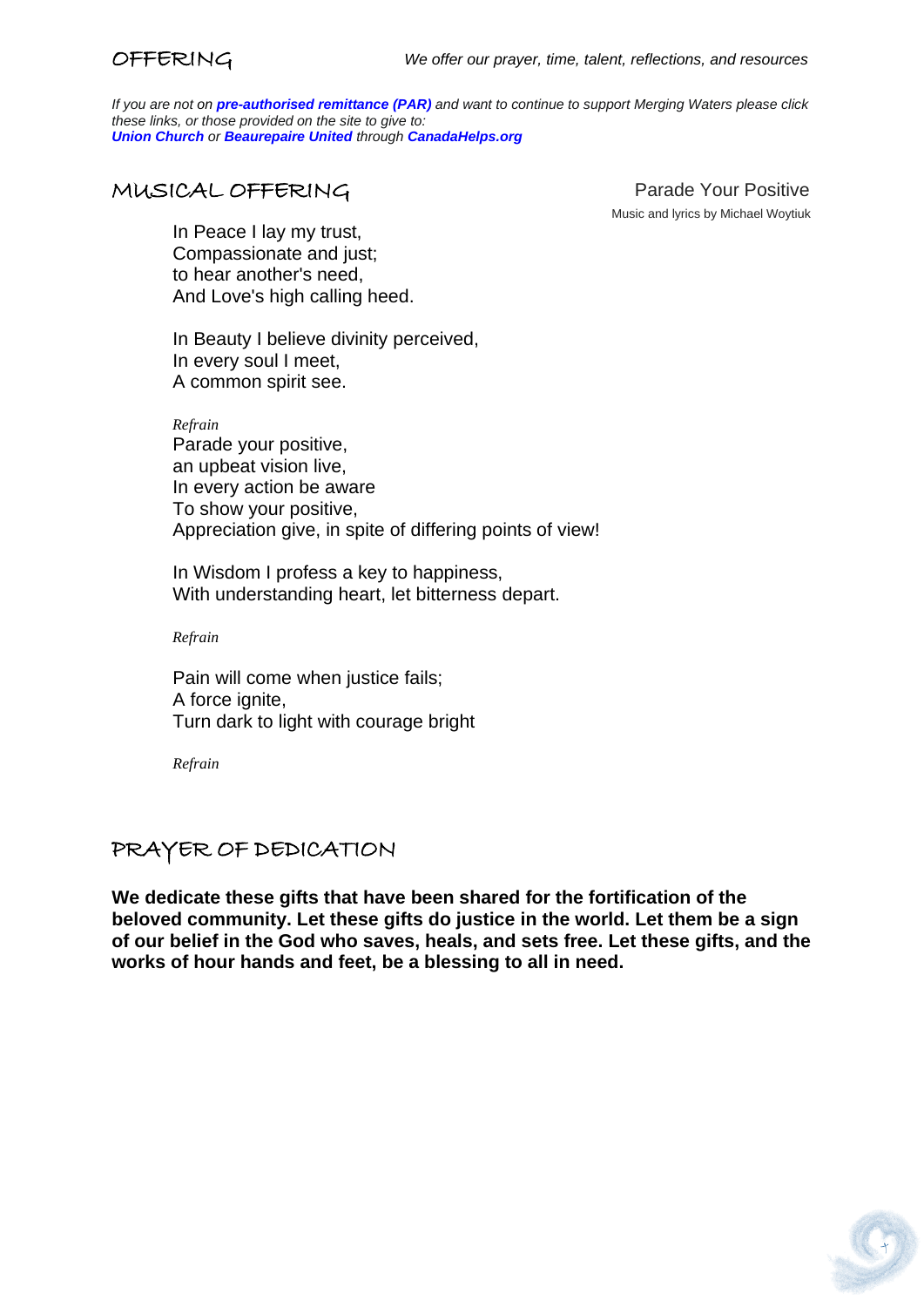# PRAYERS OF JOY AND CONCERN

## THE LORD'S PRAYER

**Our Father/Mother/Creator, in heaven, holy is your name. Your kingdom come, Your will be done on Earth as it is in heaven. Give us this day our daily bread; and forgive us our trespasses, as we forgive those who trespass against us. And lead us not into temptation, but deliver us from evil. For yours is the kingdom, and the power, and the glory, for ever and ever. Amen**

HYMN We Are Not Alone

 words and music by Pat Mayberry shared by Pat Mayberry with Heather Beth MacIntosh

**We are not alone we live in God's world We are not alone we live in God's world In life in death, in life beyond death God is with us we are not alone** *(X3)*

*Last time:* **Thanks be to God**

COMMISSIONING & BENEDICTION

MUSICAL SENDINGWhen You Go From This Place

 words and music by Pat Mayberry shared by Pat Mayberry with Heather Beth MacIntosh

**When you go from this place, be true. May the blessing of life find you. May the winds of the Spirit guide you, 'Cross the ocean of all your days. May the seeds of your love, your life, adorn the way.**  *(X3)*

Special thanks this week to:

David Hawkins Executive Director of the West Island LGBTQ2+ Centre for sharing his message with us.

&

Pat Mayberry and Heather Beth MacIntosh for sharing their gifts of music and spirit.

*~ Thank you for joining in Worship today ~*

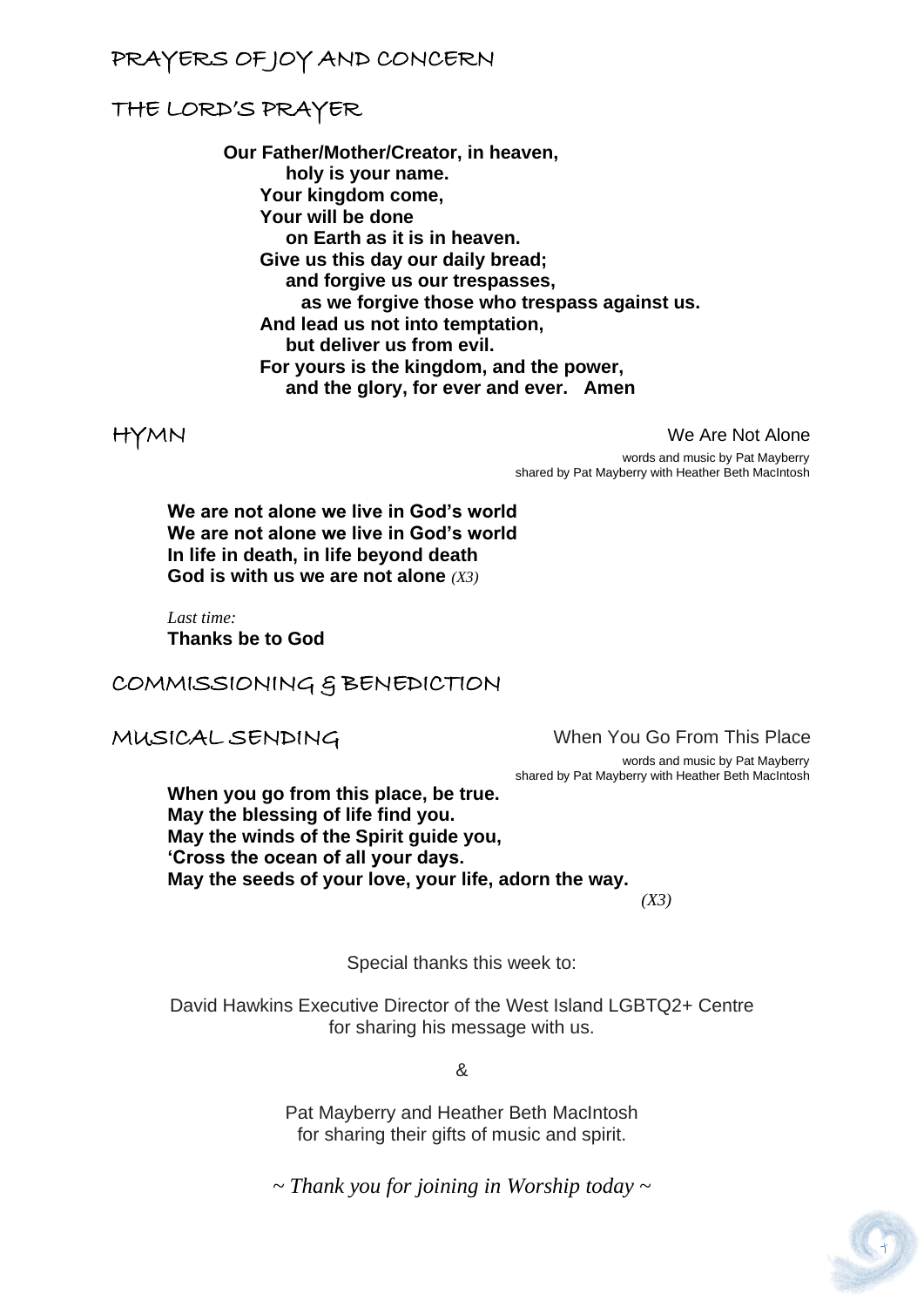#### **MERGING WATERS PASTORAL CHARGE THE UNITED CHURCH OF CANADA**

#### **UNION CHURCH**



**STE. ANNE DE BELLEVUE, QUE. « An Affirming Congregation »** 

 **& BEAUREPAIRE UNITED CHURCH BEACONSFIELD, QUE.**

**Michael Woytiuk; Ministry of Music**

**Rev. Ryan Fea, Ordained Minister [ryanfea.mergingwaters@gmail.com](mailto:ryanfea.mergingwaters@gmail.com)** 

**Susan Kaye, Office Administrator [mergingwaters@bellnet.ca](mailto:mergingwaters@bellnet.ca) (514) 457-5819 (514) 695-5448 [www.mergingwaters.ca](http://www.mergingwaters.ca/)**



#### **UPCOMING SERVICES at 10:30 a.m.**

| May 15 <sup>th</sup> . | 5 <sup>th</sup> Sunday of Easter – Onsite at 24 Maple, Sainte-Anne and online |
|------------------------|-------------------------------------------------------------------------------|
| May $22nd$ .           | 6th Sunday of Easter – Onsite at 25 Fieldfare, Beaconsfield and online        |
| May $29th$ .           | 7 <sup>th</sup> Sunday of Easter – Onsite at 24 Maple, Sainte-Anne and online |
|                        | Merging Waters hosts a combined worship with United Churches of the           |
|                        | West Island of Montreal and Riverside United Church                           |
|                        | This service will include the celebration of the Sacrament of Baptism         |
|                        |                                                                               |

Please consult the website and weekly announcements for details and links **[www.mergingwaters.ca/Worship-online](http://www.mergingwaters.ca/Worship-online) Download the Zoom App at [zoom.us/download](file:///C:/Users/Merging%20Waters%20Rev/Downloads/past%20services/Sept%2020th%202020/zoom.us/download)**

Attributions: Bible passage from New Revised Standard Version Bible, copyright © 1989 the Division of Christian Education of the National Council of the Churches of Christ in the United States of America.

We Are A Rainbow Words and music by David Kai © 2017 Tune: Slocan. Used with permission.<br>*Gather Me* words and music by Pat Mayberry shared by Pat Mayberry copyright © 2019 Pat Mayberry. All rights reserved. Used with per

We Are Not Alone Music by Pat Mayberry. All rights reserved. Words from A New Creed, United Church of Canada. Used with permission.<br>When You Go From This Place words and music by Pat Mayberry, copyright © Pat Mayberry. All

Prayers of Joy and Concern adapted from a prayer by Ruth Wood, from the worship service "Speaking Our Truth" for the [International Day Against Homophobia,](http://www.united-church.ca/worship-special-days/international-day-against-homophobia-transphobia-and-biphobia)  [Transphobia, and Biphobia,](http://www.united-church.ca/worship-special-days/international-day-against-homophobia-transphobia-and-biphobia) downloaded from https://united-church.ca/prayers/great-diversity-you-have-created. Hymn Reprint & Podcasting Licences: One Licence # A-730039 & CCLI Licence # 11249529

Liturgy adapted from The Presbyterian Church in Canada, *Worship Planner, Fifth Sunday of Easter May 15th, 2022, Year C.* All rights reserved. Used with permission.<br>& Glorify Go: Service Prayers for the Second Sunday of Ea Belleville, Illinois. Copyright © 2022 the National Setting of the United Church of Christ.